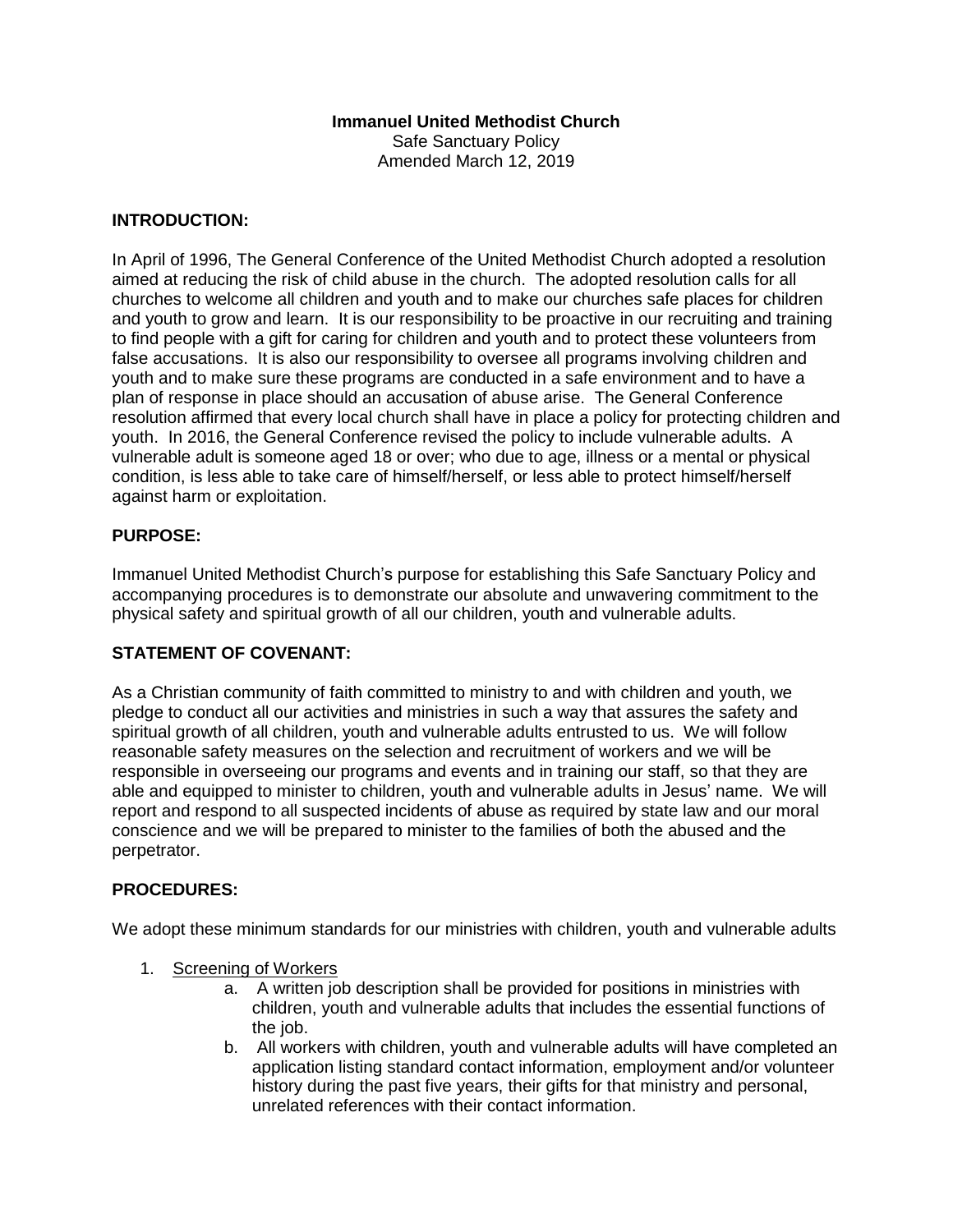- 2. Recruiting of Workers:
	- a. The Pastor and/or Christian Education Director will personally interview all workers before they begin teaching and/or supervising children, youth and vulnerable adults. References will be contacted. Any paid staff position applicant will be interviewed by the Staff Parish Relations Committee of Immanuel.
	- b. All workers will demonstrate an active relationship with Immanuel for at least six months before being allowed to teach and/or supervise children, youth and vulnerable adults.
	- c. All staff, church leaders and adult volunteers will be asked to complete a request for a criminal background check and state central child abuse registry. Background checks will be renewed at a minimum of every two years.
	- d. Under the supervision of the Pastor, all forms and reference reports for these workers shall be kept as a part of the applicant's confidential file at Immanuel.
	- e. All staff, church leaders and adult volunteers working with children, youth and vulnerable adults shall receive a copy of Immanuel's Safe Sanctuary Policy before starting their service and shall agree to covenant with Immanuel to fully cooperate with these abuse prevention strategies.

## 3. Selection of Workers:

- a. Only workers that have successfully completed the application and screening process shall be eligible to be considered for selection to a ministry position with children youth, and/or vulnerable adults.
- b. In the event that the criminal background check reveals a conviction or other cause for concern, the Pastor and/or another ministry leader shall consult with the applicant.
- c. Adults convicted of child abuse or named as the perpetrator in a founded or indicated child abuse report through a designated state or county agency, or who are under investigation for, or who have charges pending for child abuse, shall not be accepted as paid employees or volunteers to have direct access to children, youth, or vulnerable adults in any church-sponsored activity or setting.

# 4. Education of Workers:

All staff, church leaders and adult volunteers who have regular and direct contact with children, youth and vulnerable adults will be Safe Sanctuaries trained. The Upper New York Annual Conference shall make available a standardized training program to assist each charge, district, agency and ministry to fulfill the covenant to "educate all of our workers with children, youth and vulnerable adults regarding the use of appropriate policies and methods." All adults who work with children, youth and vulnerable adults shall have an annual orientation that includes but is not limited to the church's ministry Safe Sanctuaries Policies and procedures as it appears to the ministry/event.

### 5. Supervision of Children, Youth & Vulnerable Adults:

- a. The two adult rule: There will be two unrelated adults in each classroom/activity. If this is not possible, there will be an adult "roamer" who moves amid the classroom/activity during the program period.
- b. No person under 18 years of age shall be considered one of the two adults.
- c. No adult shall supervise any age group unless he/she is at least five years older than the oldest minor present.
- d. All ministry activities shall be in a room with a window. In the absence of a window, the door to the room will be left open at all times.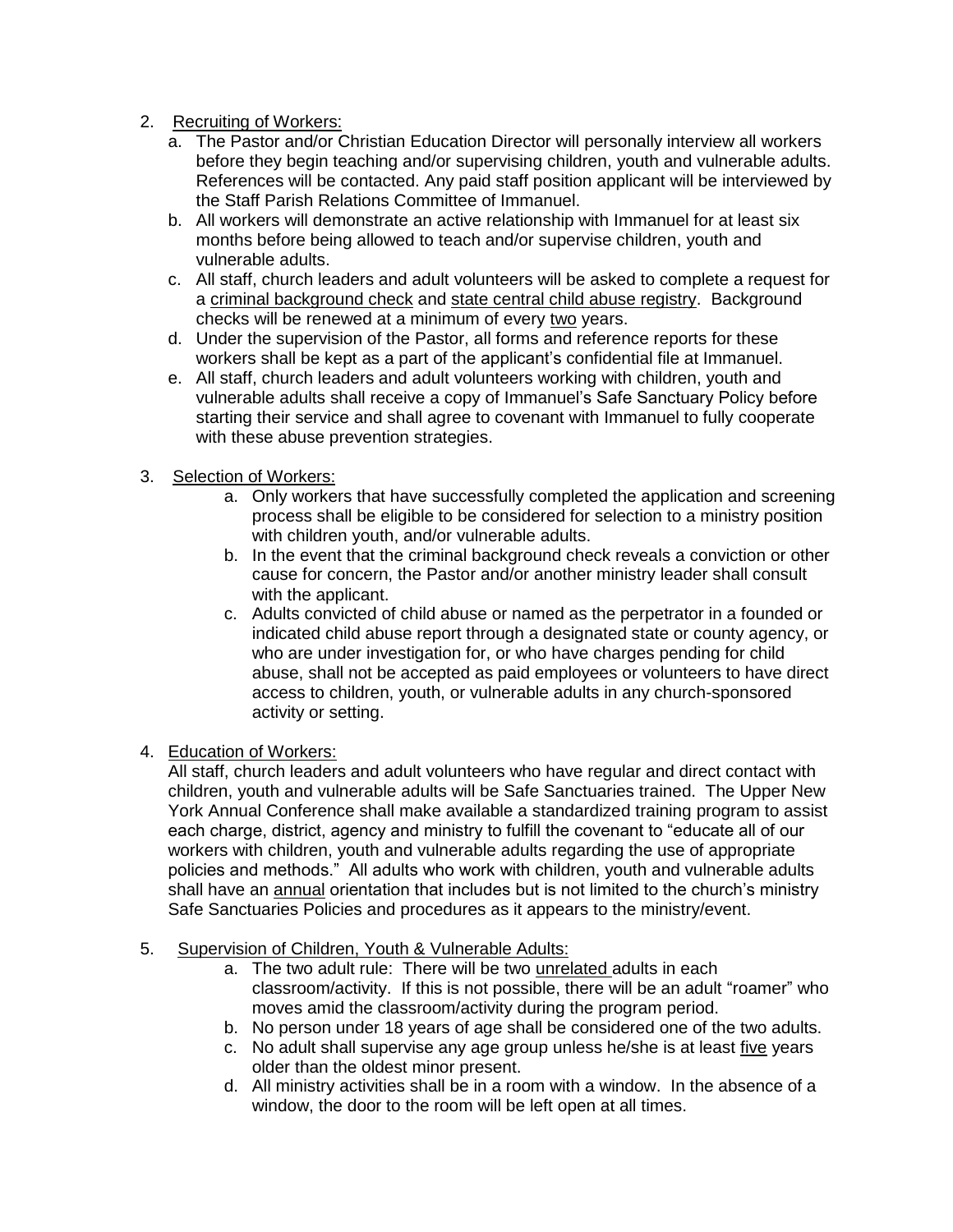- e. Attendance records shall be kept for all ministry events/activities involving children and youth. These records shall include at a minimum, the date and names of all participants and shall be kept in perpetuity. If possible, the children/youth shall sign the attendance sheets.
- f. Ministry activities involving transportation shall require a written permission slip/form which shall include any necessary medical information and emergency contact information. Each permission slip/form shall be signed by a parent/guardian.
- g. Drivers of children, youth and vulnerable adults must be 21 years of age. The Christian Education Director shall be required to keep a copy of the drivers' current license and proof of insurance card on file with church office.
- h. Facilities shall be free from conditions that pose a safety or health hazard to the participants.
- i. All staff, church leaders and adult volunteers shall refrain from using or being under the influence of tobacco, alcohol products or illegal drugs.
- j. All staff, church leaders and adult volunteers shall treat everyone with respect, loyalty, patience, integrity, courtesy, consideration, dignity and with the love of Jesus Christ.
- k. All staff, church leaders and adult volunteers shall be observant for unusual behaviors and signs of abuse and shall report them immediately to the appropriate supervisor.
- l. Every clergy in any active status or relationship with the conference whose appointment is set or approved by the bishop, every person serving as a supply pastor (assigned by the district superintendent) and retired clergy performing ministerial functions shall regularly review and be familiar with public sex offenders registries maintained by New York State Law enforcement agencies.

# 6. Reporting of Abuse

Reporting shall be required by any staff, church leader or volunteer that:

- i) personally witnesses an incident of abuse or exploitation;
- ii) has been informed by a child, youth or vulnerable adult that an incident of abuse or exploitation has occurred; and/or
- iii) has been informed by a third party that an allegation of abuse or exploitation has occurred.

It is crucial that reporting be immediate and the allegations dealt with as soon in time as possible to the incident or disclosure.

a. All information of abuse or suspected abuse shall be directed to the Pastor, who has been designated as a New York Mandated Reporter. In the event that the Pastor is not available, all information of abuse or suspected abuse shall be directed to the Christian Education Director. Upon receiving the information, the Pastor and/or Christian Education Director shall immediately call:

•NYS Child Protective Services Hotline: **(800) 342-3720**; or

•NYS Justice Center Vulnerable Adults Hotline: **(855) 373-2122**; or

•NYS Office of Children and Family Services Adult Abuse Hotline:

## **(844) 697-3505**

b. The person in charge of the ministry/activity in which the alleged abuse was observed or disclosed shall immediately attempt to obtain necessary information such as the name of the alleged victim and his/her address and family information.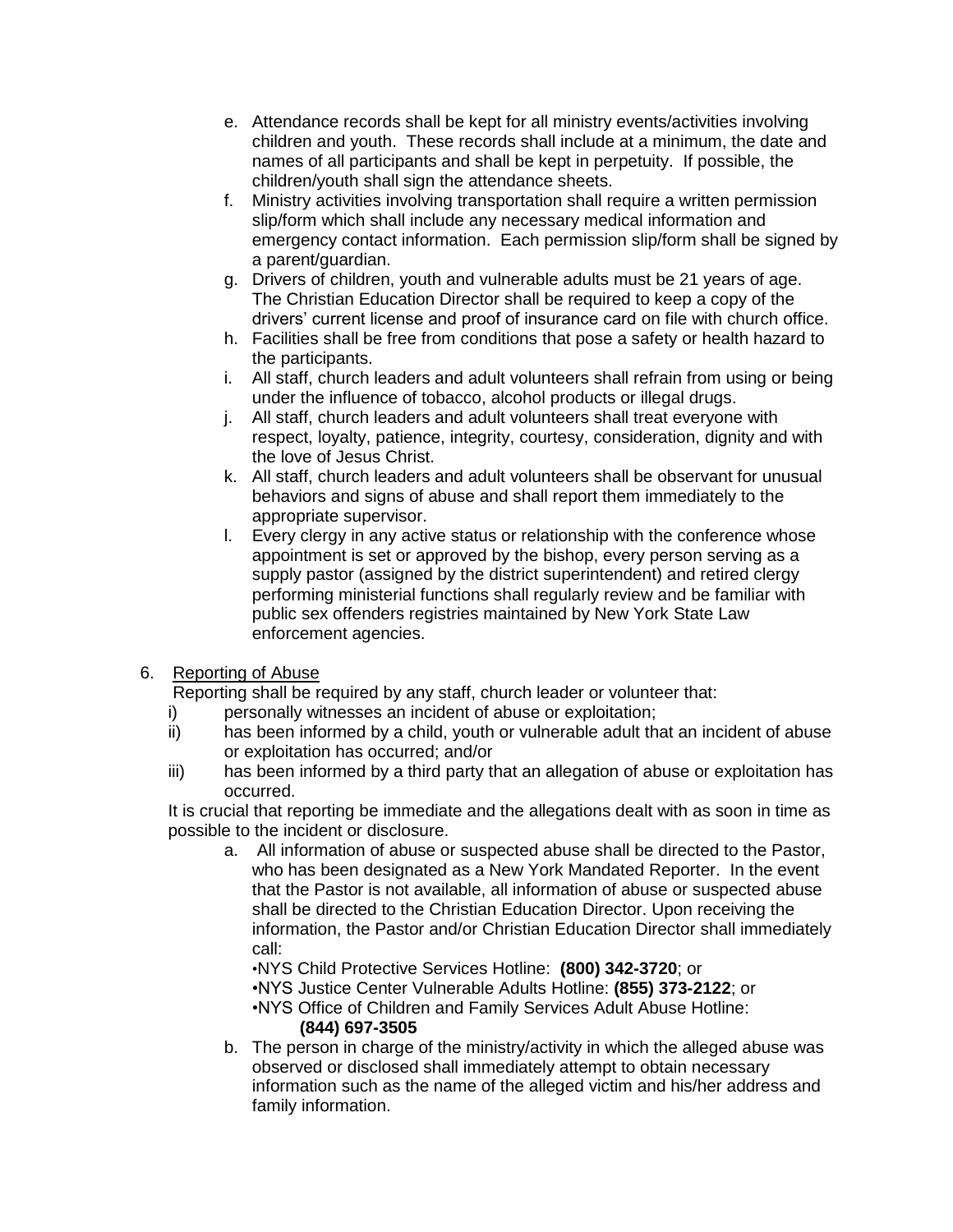- c. If the accused is the appointed clergy, supply pastor or a member of his/her family, the allegations shall be immediately reported the District Superintendent. The District Superintendent shall immediately report to the proper authorities as set forth in paragraph 6 above. The District Superintendent shall take responsibility and act according to the established rules in The Book of Discipline with respect to claims against the pastor. If the District Superintendent is not available, the incident shall be reported to the Bishop's office.
- d. After the Pastor and/or Christian Education Director has reported the suspected abuse to the proper authorities, the Pastor shall immediately report the incident to the District Superintendent. If the District Superintendent is not available, the incident shall be reported to the Bishop's office. Allegations are never to be discussed with any other person except law enforcement or designated county investigators.
- e. The Pastor and/or Christian Education Director must keep a written report of the steps taken by the church in response to the reported abuse. The report shall be kept in a secure place.

# 7. Responding to Reports of Abuse:

- a. A quick, compassionate and unified response to an alleged incident of child abuse will be initiated. All allegations will be taken seriously, with full disclosure with all official investigating agencies.
- b. Immediately, and with dignity and respect for the sacred worth of the accused, the accused shall be removed from further involvement with children, youth, or vulnerable adults and advised that there has been an allegation of abuse.
- c. The parents/guardians of the victim shall be notified and all necessary will be taken to assure the safety and well-being of the child, youth, or vulnerable adult until the parents/guardians arrive. NOTE: If one or both of the parents/guardians is the alleged abuser, notifications of others shall be followed based on the advice of the authorities.
- d. Details of the allegations of the abuse should not be discussed with the accused at the time of the removal. In any removal of a staff member or volunteer from any activity/ministry, care shall be taken to handle the removal in a discreet manner, recognizing that there will be an investigation by either state and/or church authorities.
- e. All media requests for statements shall be directed to the Upper New York Annual Conference Director of Communication for the United Methodist Church.
- f. The church shall provide a supportive atmosphere to all those who are affected by the allegation, offering both objectivity and empathy as it seeks to create a climate in which healing may take place.
- 8. Connecting on Social Media with Children, Youth & Vulnerable Adults:
	- a. All staff, church leaders and adult volunteers should avoid relationships with children/youth via social networking sites, unless an actual relationship (ministry, family friendship, etc) already exists between them. Adults shall not submit "friend" requests to children or youth on any social media site. In addition, "friend" requests submitted to adults by children or youth, shall only